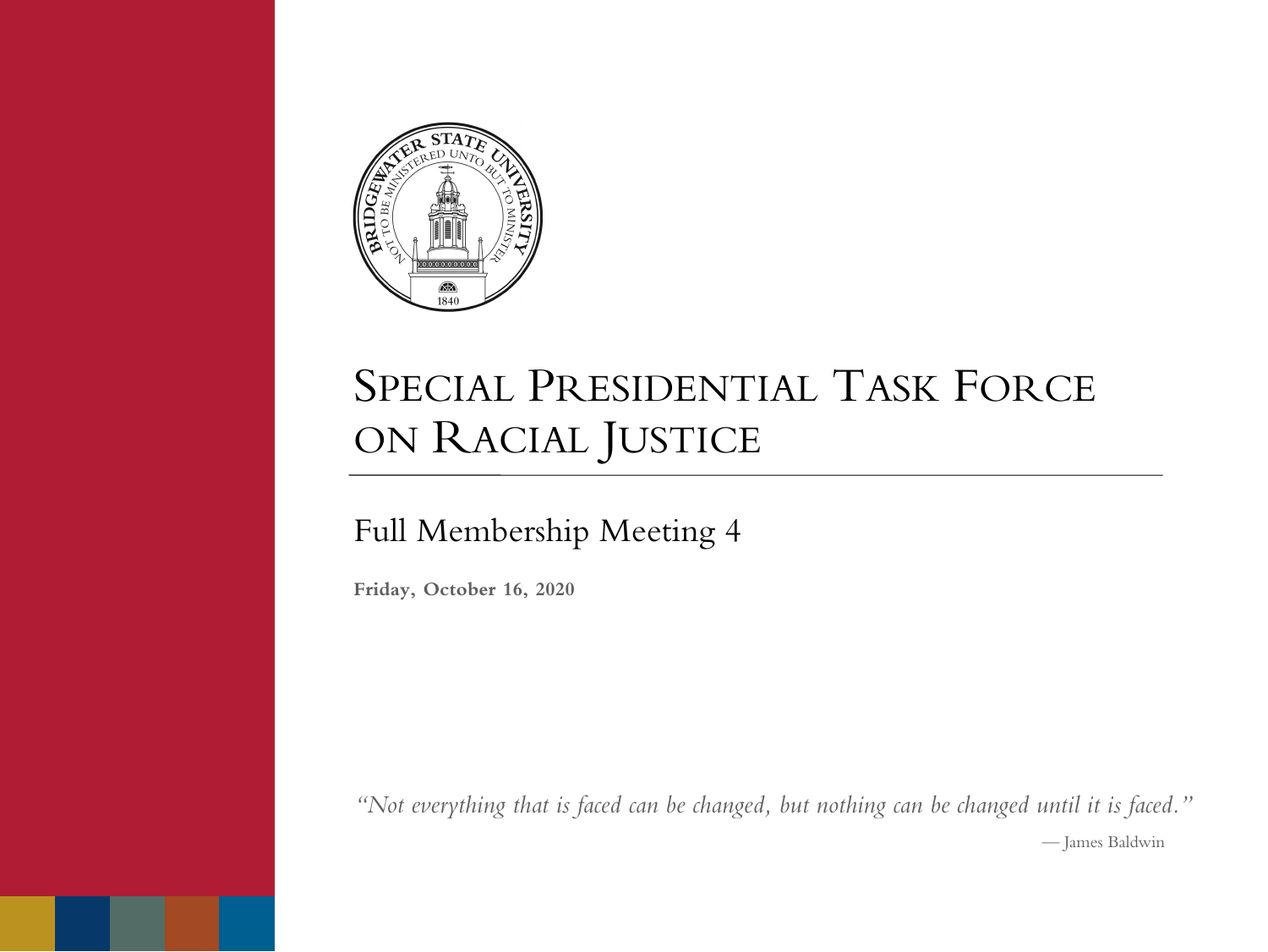Subcommittee Check-In

Discussion

Wrap-Up

## Welcome **Today's Agenda**

**Welcome** *Mary Grant*

**Subcommittee Check-In**

**Updated Timeframe** *Mary Grant*

**Breakout Groups with Paired Subcommittees** *Jakari Griffith, Sydné Marrow*

**Discussion about Community, Inclusion, and Equity (including Break)** *Mary Grant, Davede Alexander, Carolyn Petrosino*

**Wrap-Up and Upcoming Events** *Mary Grant*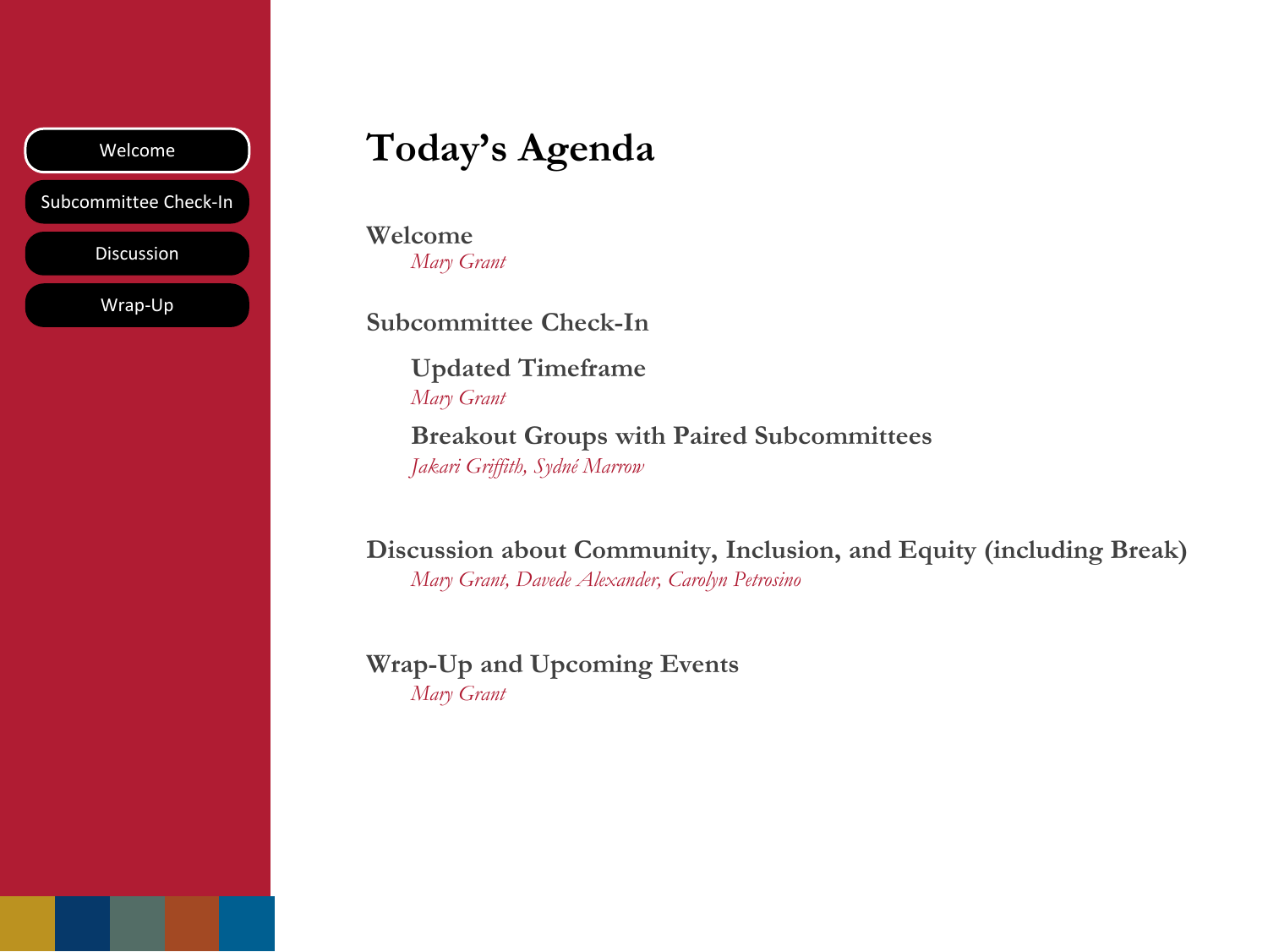Subcommittee Check-In

Discussion

Wrap-Up

## **Subcommittee Check-In**

#### Revised Timeframe for Subcommittee Work

| Friday October 16                         | Full Task Force meeting - Working Meeting                                                                                                |
|-------------------------------------------|------------------------------------------------------------------------------------------------------------------------------------------|
| Friday October 30                         | Full Task Force meeting - Working Meeting                                                                                                |
| Friday November 6                         | Full Task Force meeting – Detailed Updates and Discussion on<br>Subcommittee progress                                                    |
|                                           | Between November 6-20, Vice Chairs meet with Subcommittees                                                                               |
| Friday November 20                        | Full Task Force meeting - Working Meeting                                                                                                |
| Thursday November 26                      | Thanksgiving/All Classes Now Remote                                                                                                      |
| Wednesday December 2                      | 2-3 page written updates provided by Subcommittees to Co-Chairs by 12/2                                                                  |
| Friday December 4                         | Full Task Force meeting - Briefing of written progress reports by<br>Subcommittee Co-Chairs and discussion of key points to bring to BOT |
| Wednesday December 9                      | Board of Trustees Meeting - presentation/update of the RJTF work to date<br>and preliminary high-level findings                          |
| Wednesday December 9                      | <b>Classes End</b>                                                                                                                       |
| Friday December 18                        | Full Task Force meeting – brief check-in, BOT feedback, work to be done<br>between now and 1/22                                          |
| Monday December 21-<br>Tuesday January 19 | No classes (Grades due on 12/22)                                                                                                         |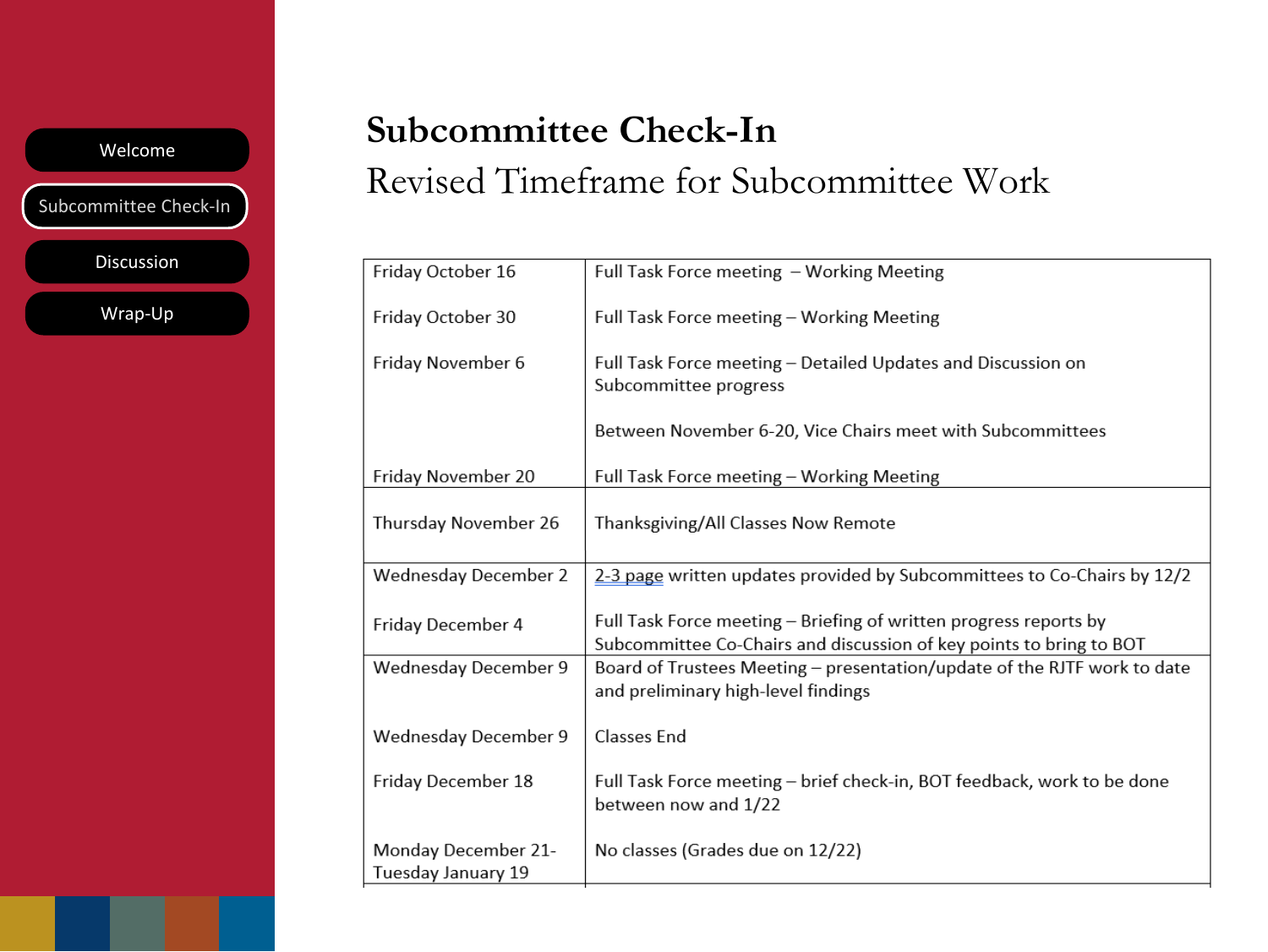Subcommittee Check-In

Discussion

Wrap-Up

#### **Subcommittee Check-In**

#### Revised Timeframe for Subcommittee Work, cont.

| Friday January 22  | After classes resume, Full Task Force Meetings resume (to be confirmed) |
|--------------------|-------------------------------------------------------------------------|
| Friday February 5  |                                                                         |
| Friday February 19 |                                                                         |
| Friday March 5     |                                                                         |
| Friday March 19    |                                                                         |
| Friday March 5     | Draft reports due from Subcommittees to RJTF CoChairs and Vice Chairs   |
|                    |                                                                         |
|                    | Full Task Force Meeting - Summary of reports by Subcommittee CoChairs   |
| Week of March 8-12 | Review of draft reports by Co-Chairs and Vice Chairs                    |
|                    |                                                                         |
| Friday March 19    | Full Task Force Meeting (reconvenes/transition)                         |
|                    |                                                                         |
|                    | Review draft full report with Task Force                                |
| Friday April 2     | RJTF Co-Chairs finalize and submit Final Report to President Clark      |
|                    |                                                                         |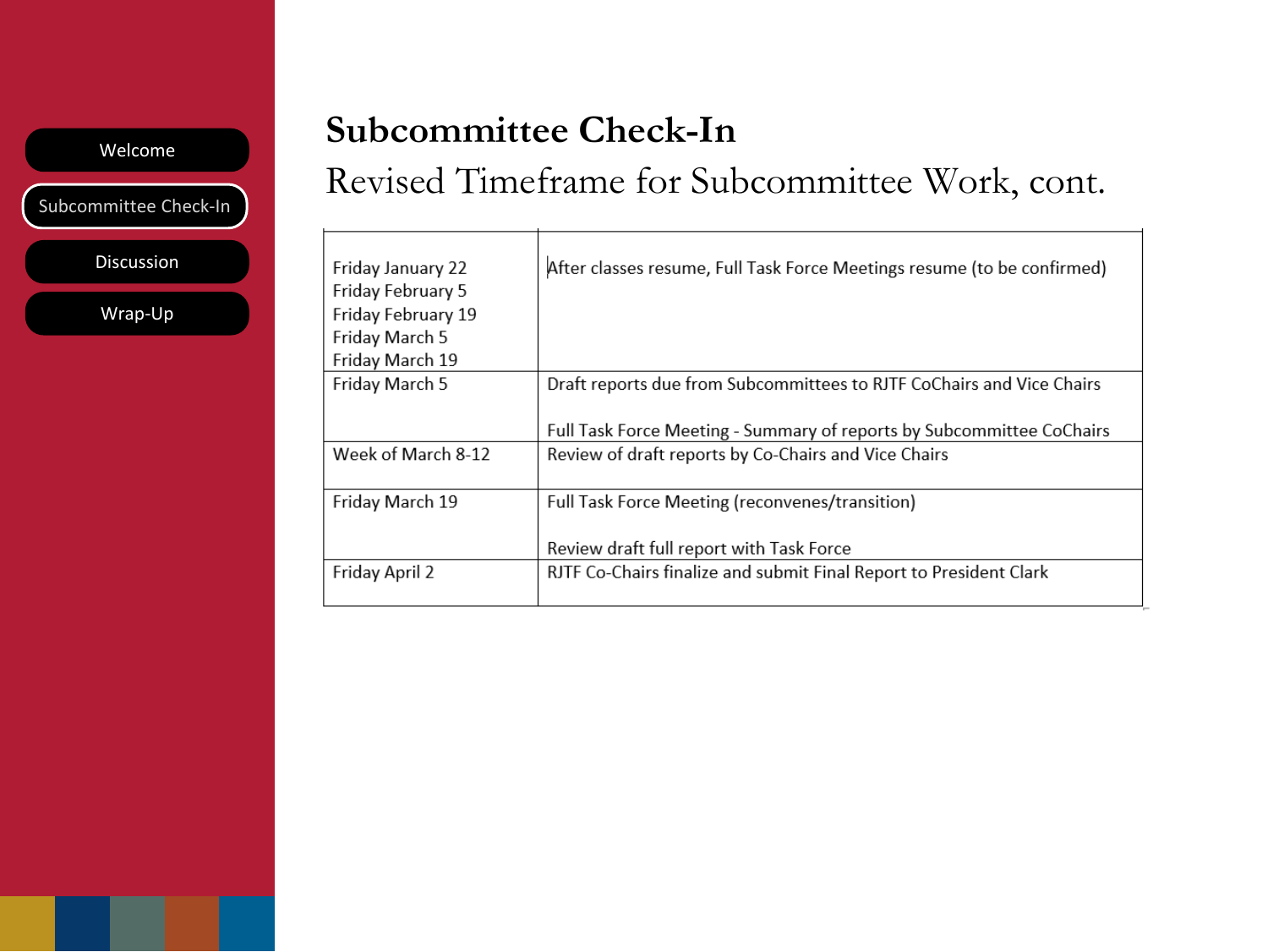Subcommittee Check-In

Discussion

Wrap-Up

## **Subcommittee Check-In**

*Sydné Marrow and Jakari Griffith*

# **Breakout Groups** *(1 & 5, 2 & 4, 3 &6)*

#### **Prompts:**

- 1. Check in on progress and participation of subcommittees, issues, concerns
- 2. How are your turning the charge of your subcommittee into questions and pathways?
- 3. Share ways that your subcommittee is working:
	- -How are you getting started/proceeding?
	- -How are you framing your questions?
	- -How are you reviewing existing data/identifying additional data to seek?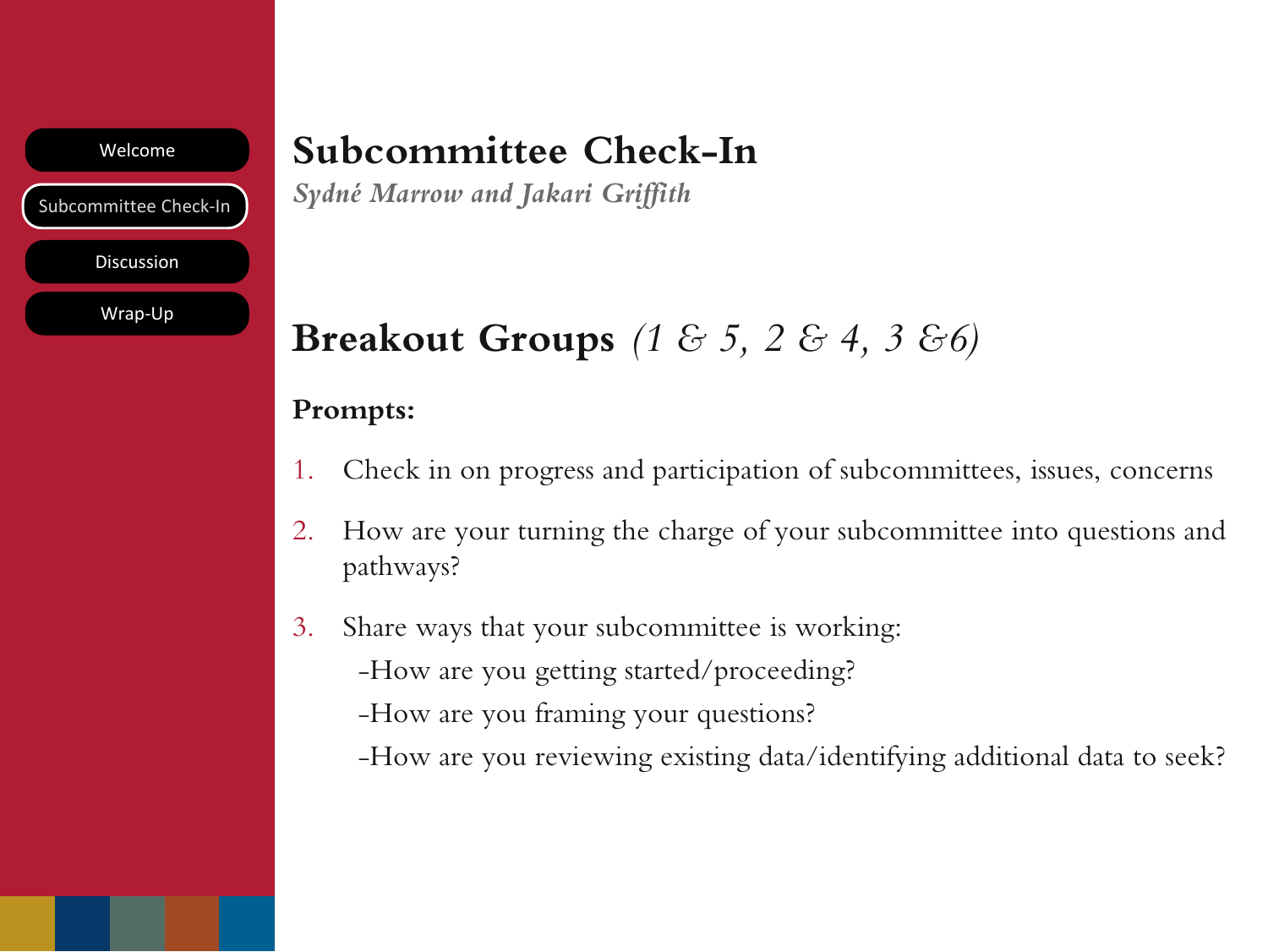

#### **Subcommittee Check-In**

Large Group Report-Back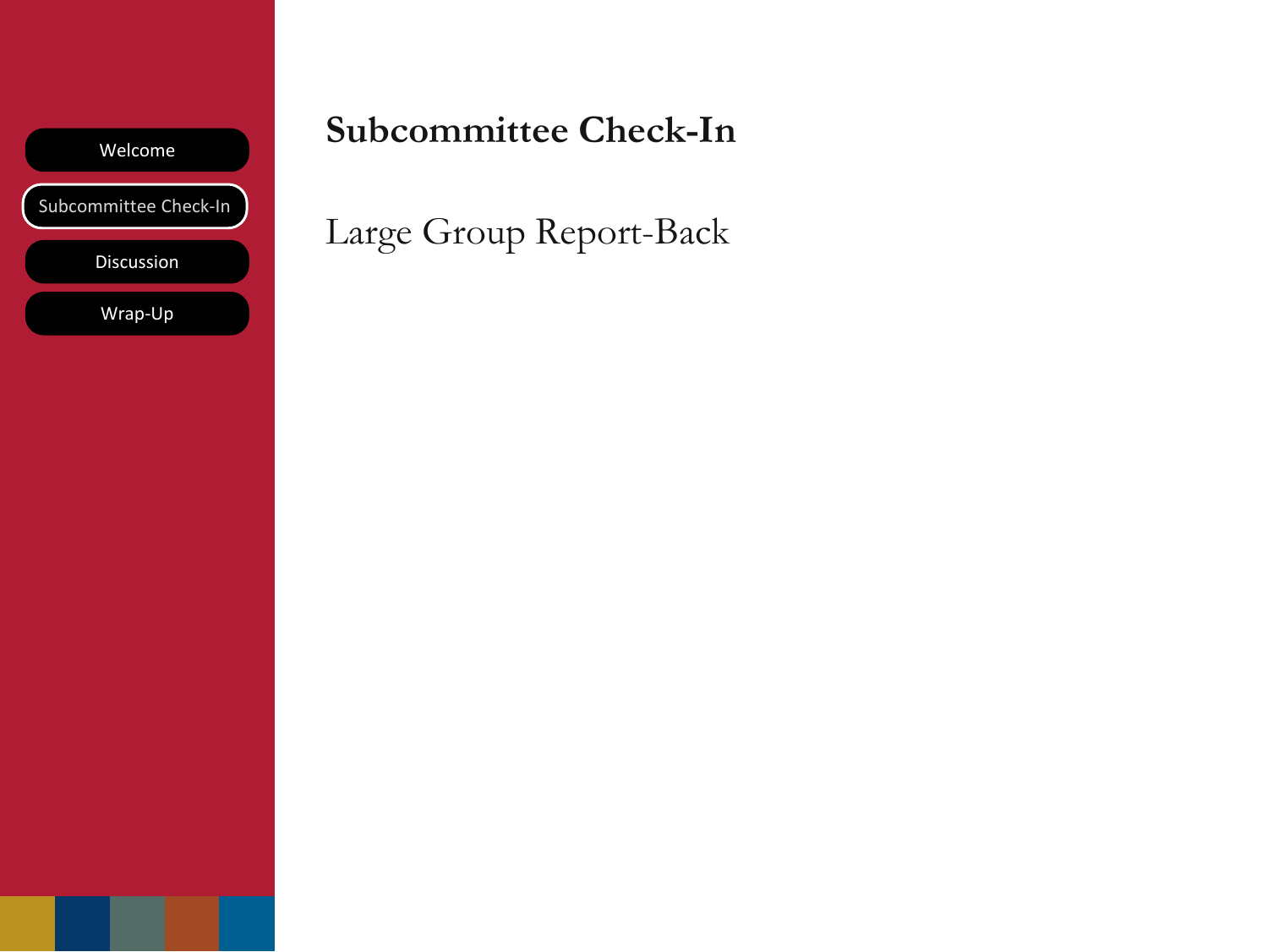Welcome Subcommittee Check-In Discussion Wrap-Up

# **Discussion about Community and Racial Equity Mission**

It is the mission of the Special Presidential Task Force on Racial Justice (RJTF) to determine elements of policy, practice, and culture that are impeding racial equity at BSU and offer remedies and recommendations for corrective action

# **Framing Question**

What elements of policy, practice, and culture are impeding racial equity at Bridgewater State University?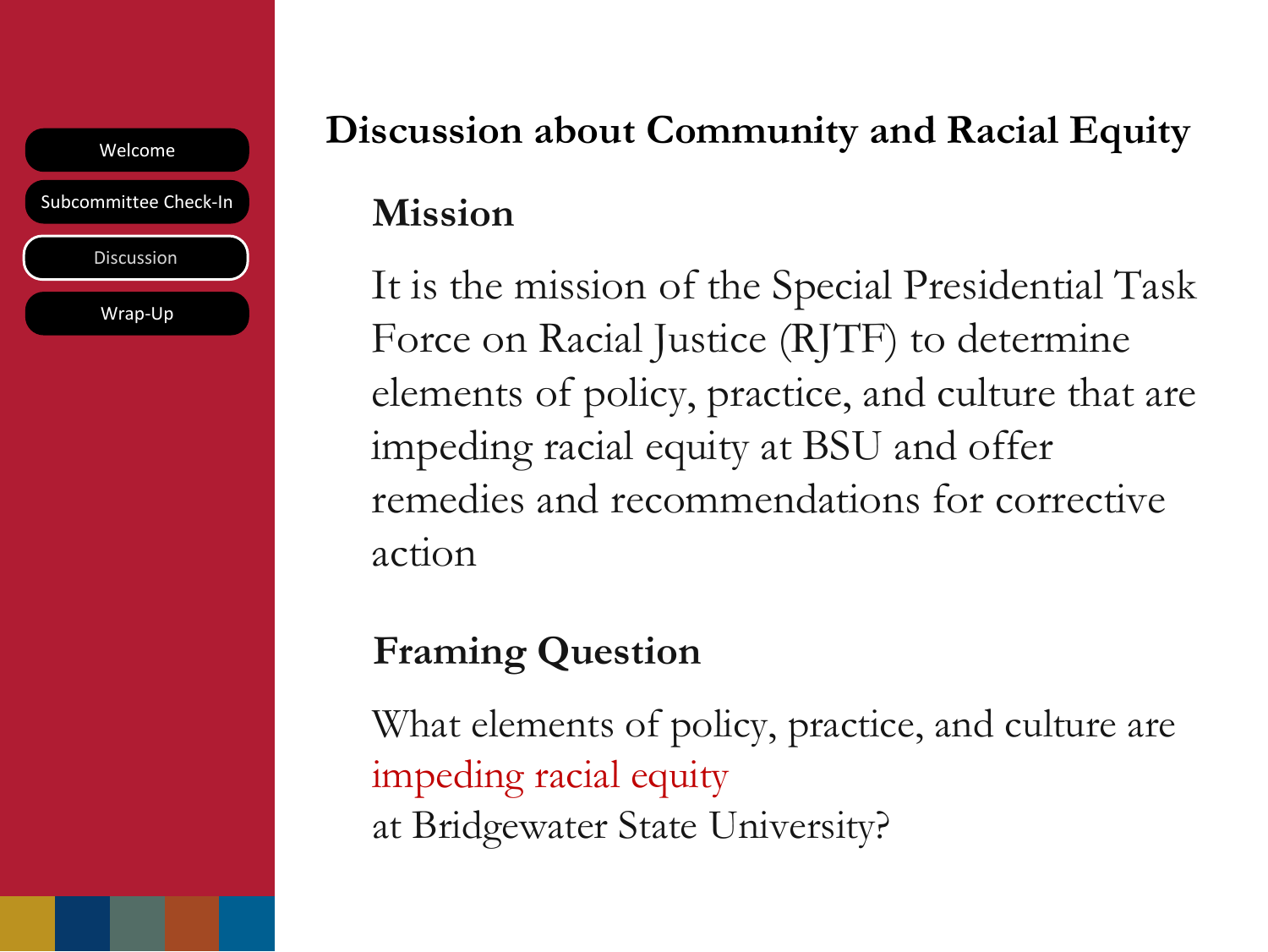

#### **RJTF Subcommittee Charter – Relevant Points**

Throughout their service on the RJTF, all Subcommittee members shall adhere to the core values guiding the work of the RJTF: honesty, truth, empathy, dignity, unity, and equity.

We are looking to improve racial justice at our University. We will examine and identify impediments and present them in the spirit of making improvements and building community.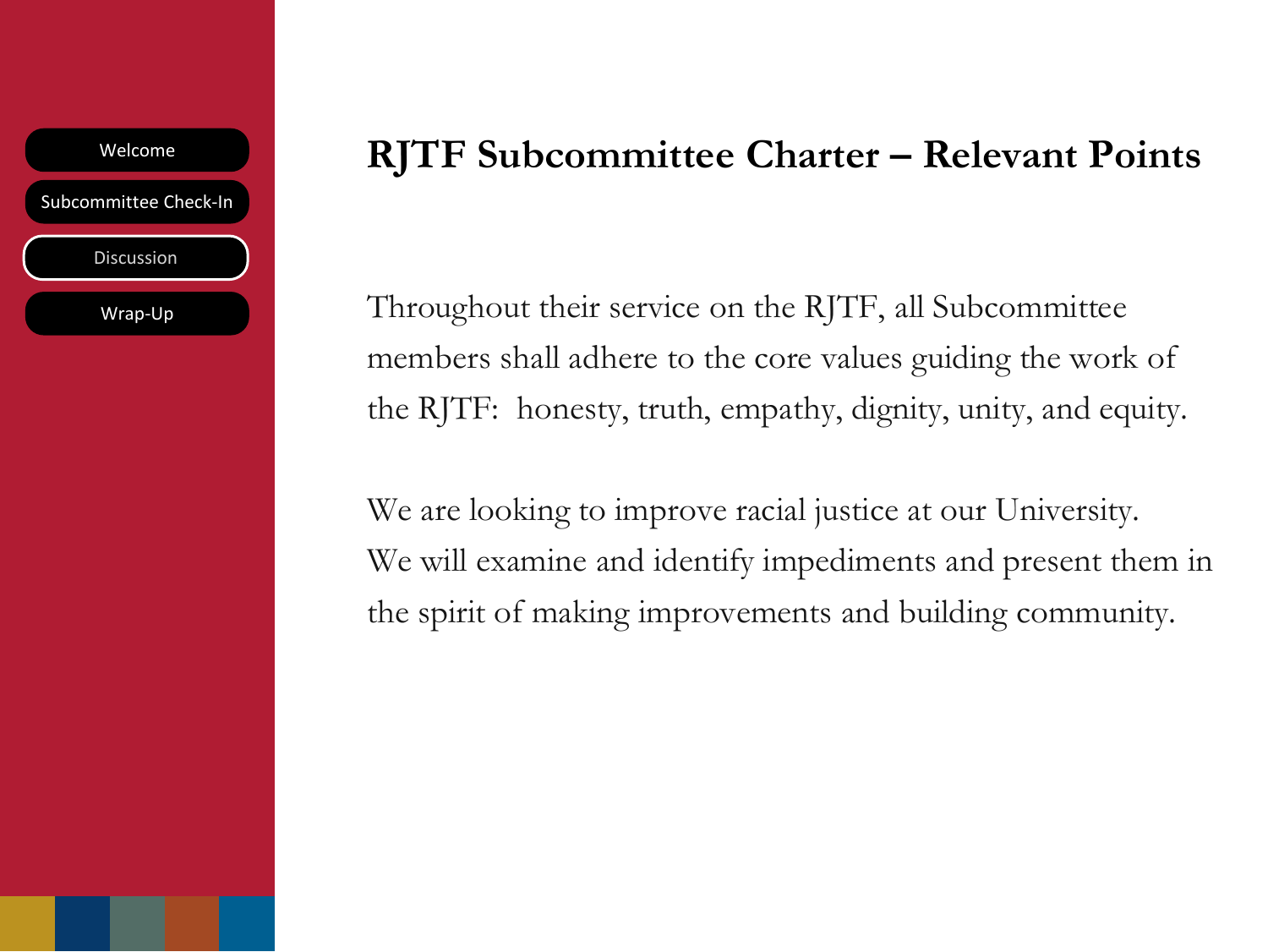

## **Discussion Breakout Groups** *(1 & 5, 2 & 4, 3 &6)*

Take 5 Minute Stretch Break and Return to Breakout Groups

#### **Questions:**

- How do you think about community?
- What does racial equity mean?
- How do community and racial equity come together for us as a task force and as a campus community?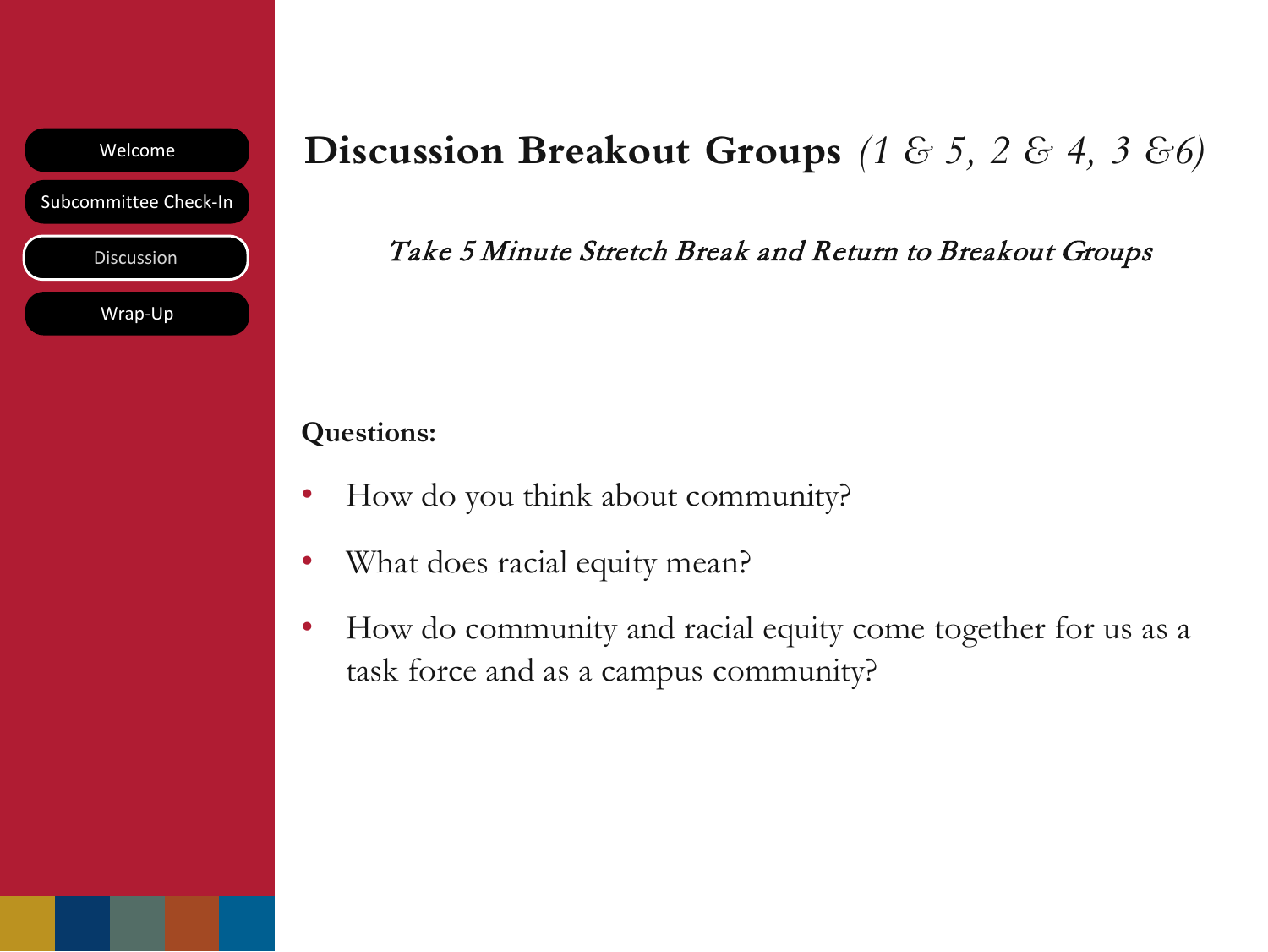

## **Discussion Breakout Groups**

Large Group Report-Back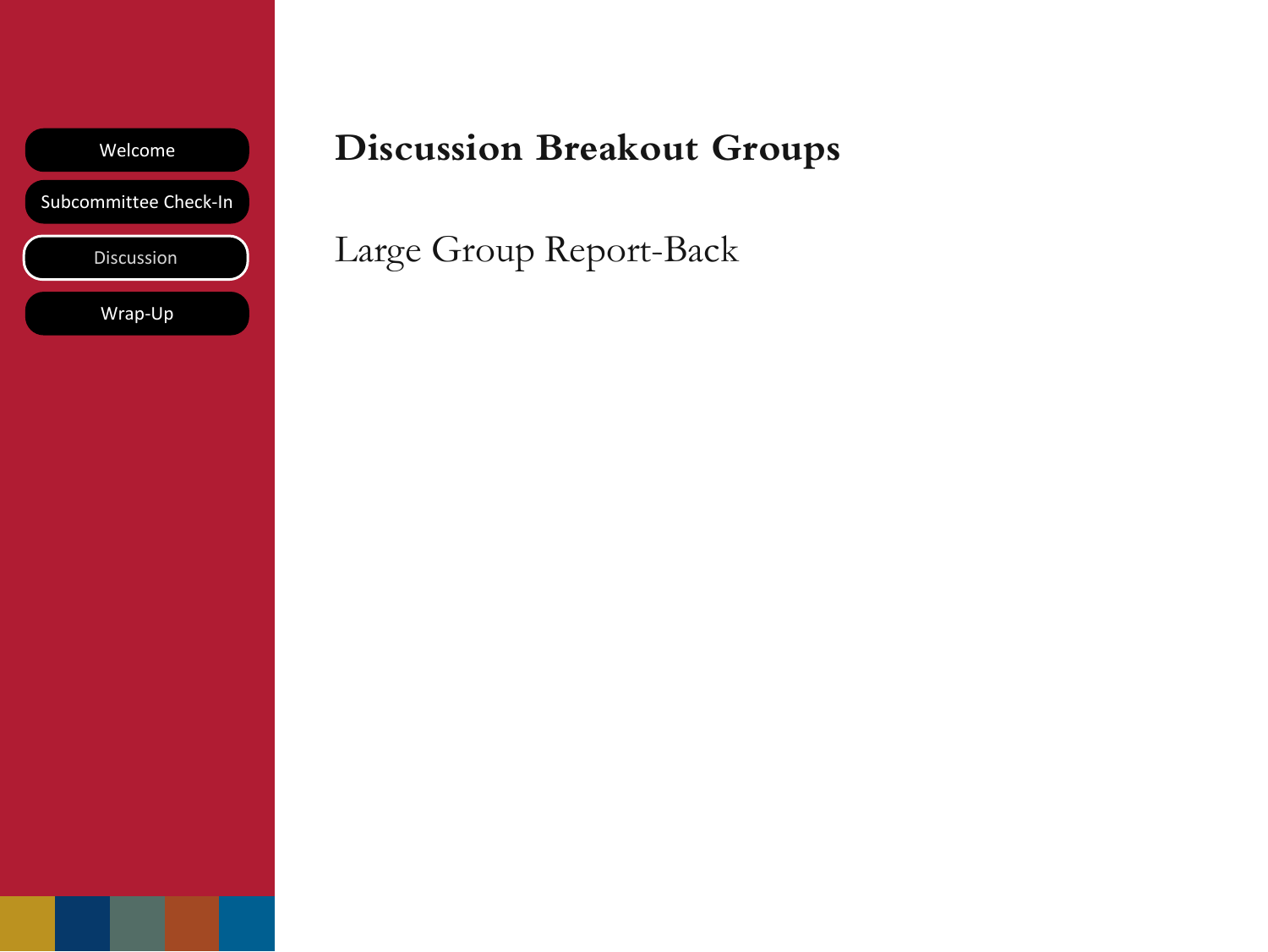Subcommittee Check-In

Discussion

Wrap-Up

# Wrap-Up & Discussion